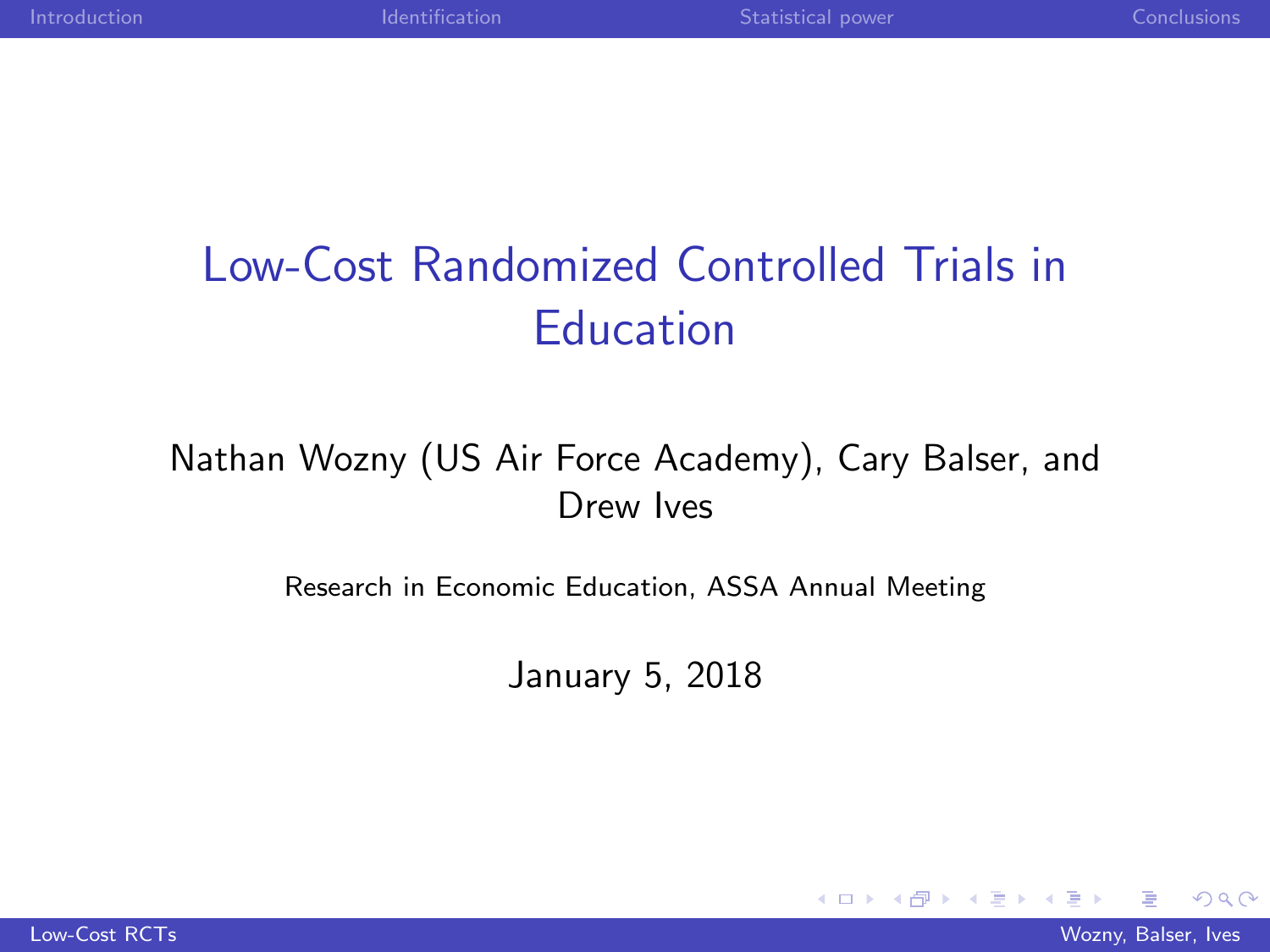4 0 8

#### Acknowledgments

The authors thank Victoria Bhavsar, Ashley Miller, Amy Munson, Gregor Novak, Sarah Robinson, Lauren Scharff, Kate Silz-Carson, and an anonymous reviewer for comments and suggestions.

Disclaimer: The views expressed in this article are those of the authors and not necessarily those of the U.S. Air Force Academy, the U.S. Air Force, the Department of Defense, or the U.S. Government.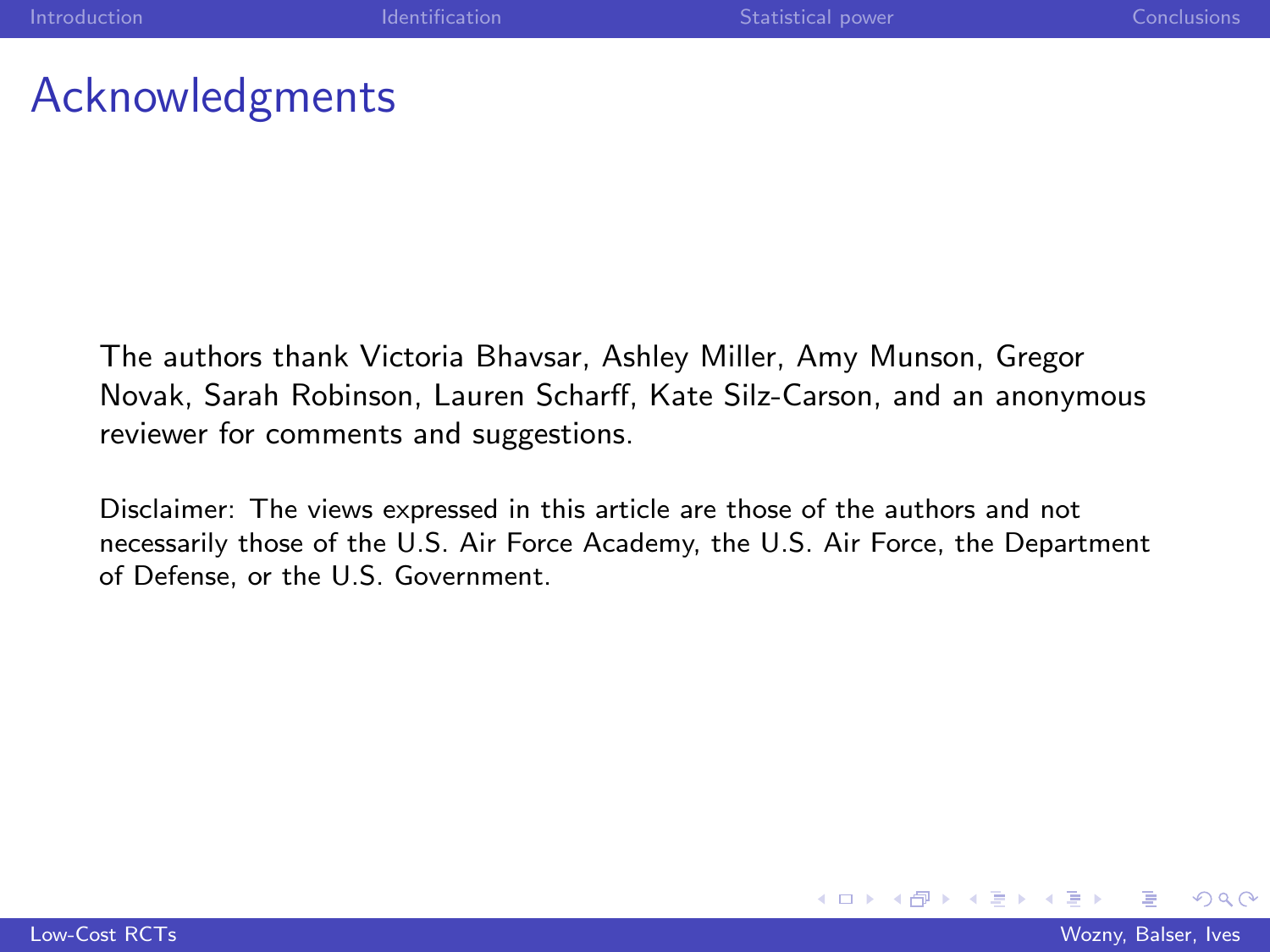## <span id="page-2-0"></span>RCTs in education

Studies of online learning:

- ▶ Alpert, Couch, and Harmon (2016).
- $\triangleright$  Bowen et al. (2013).
- U.S. Department of Education studies:
	- Agodini et al.  $(2010)$  (elementary math curricula).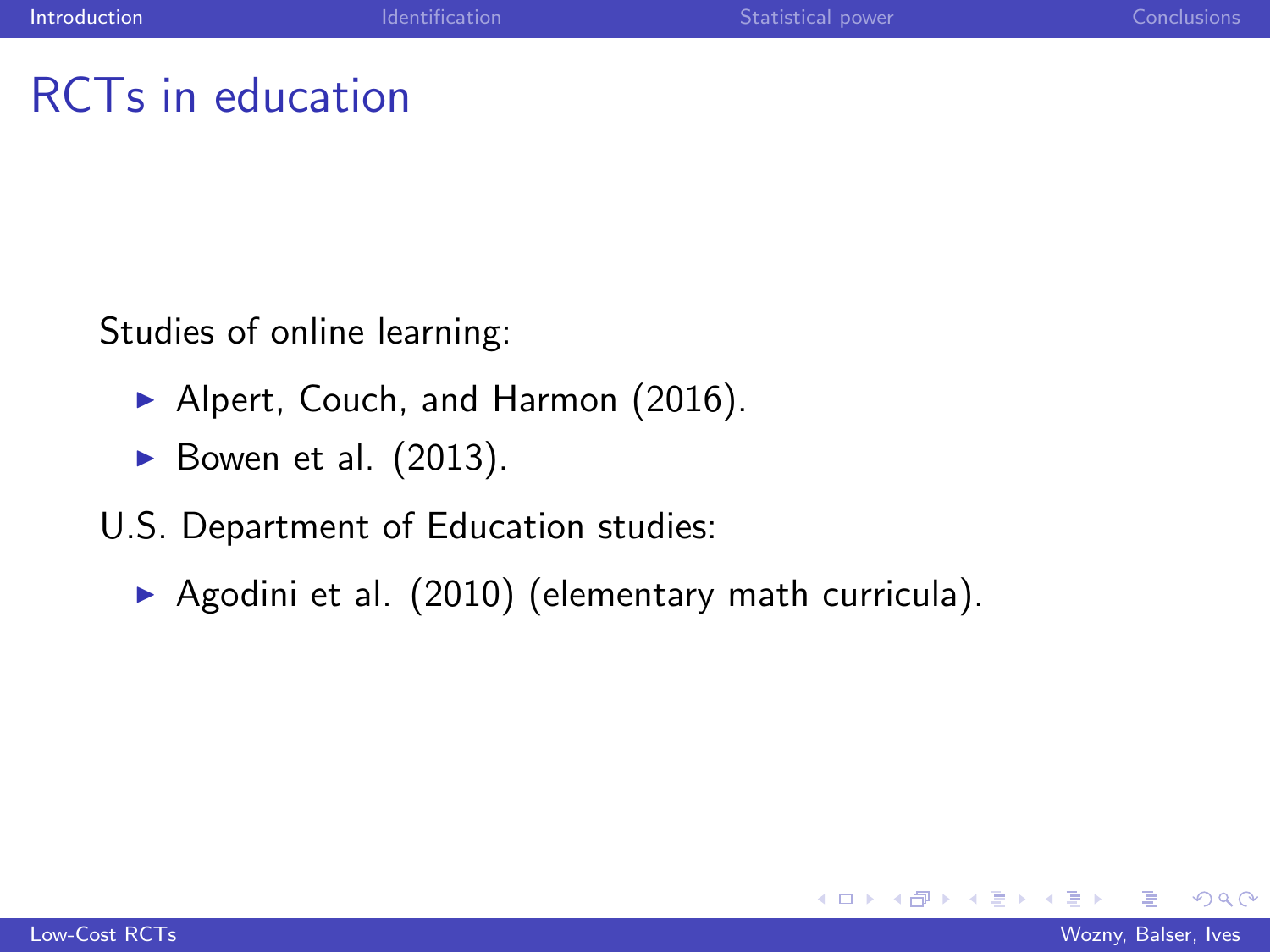$\leftarrow$ 

 $\sim$ 

## Simulated impact analysis

Hypothetical data from four classrooms ( $p < 0.01$ ).



Έ

 $QQ$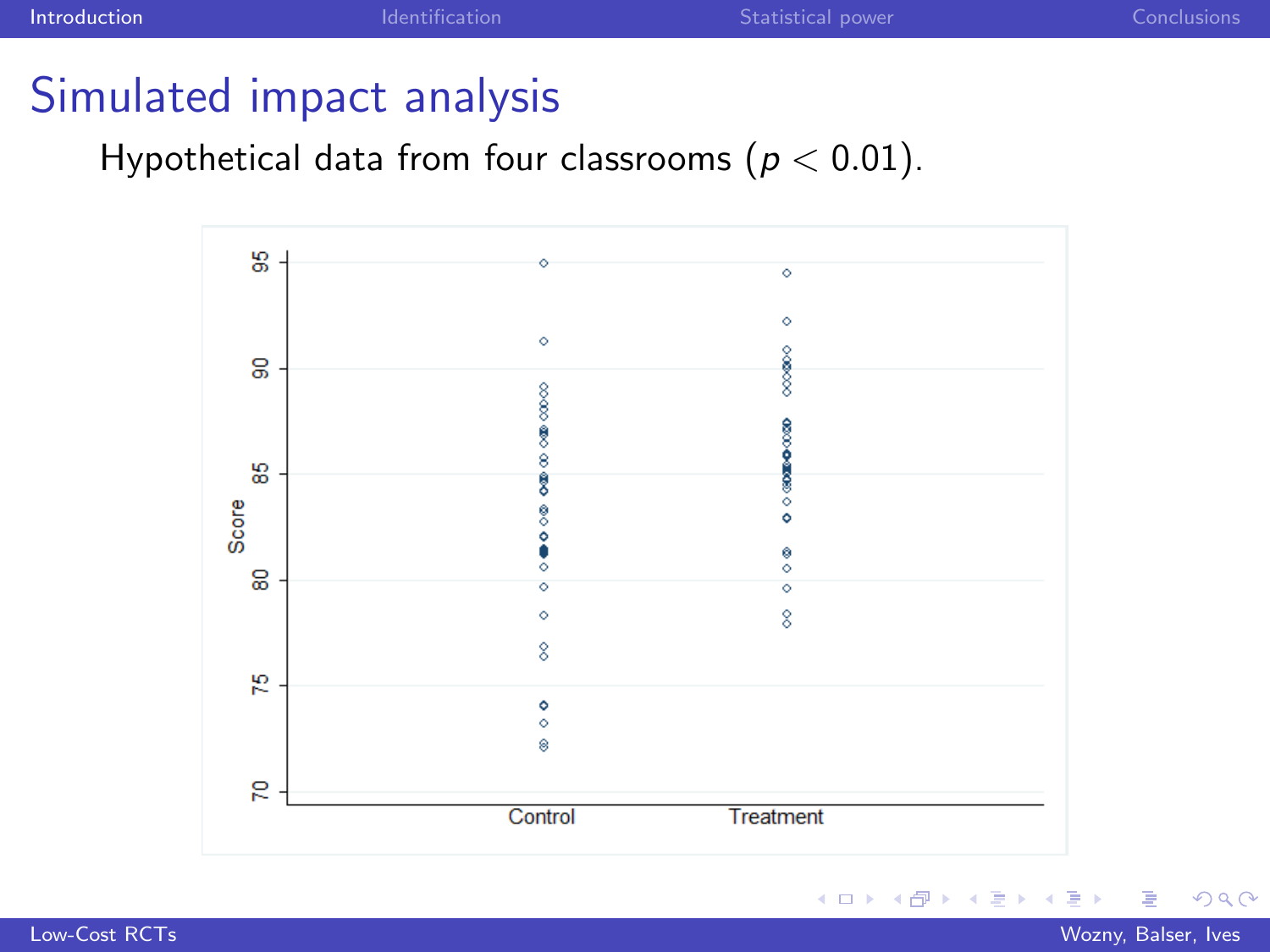4日)

伺

a.  $\sim$ 

## Simulated impact analysis

#### Data separated by classroom.



∍

つくへ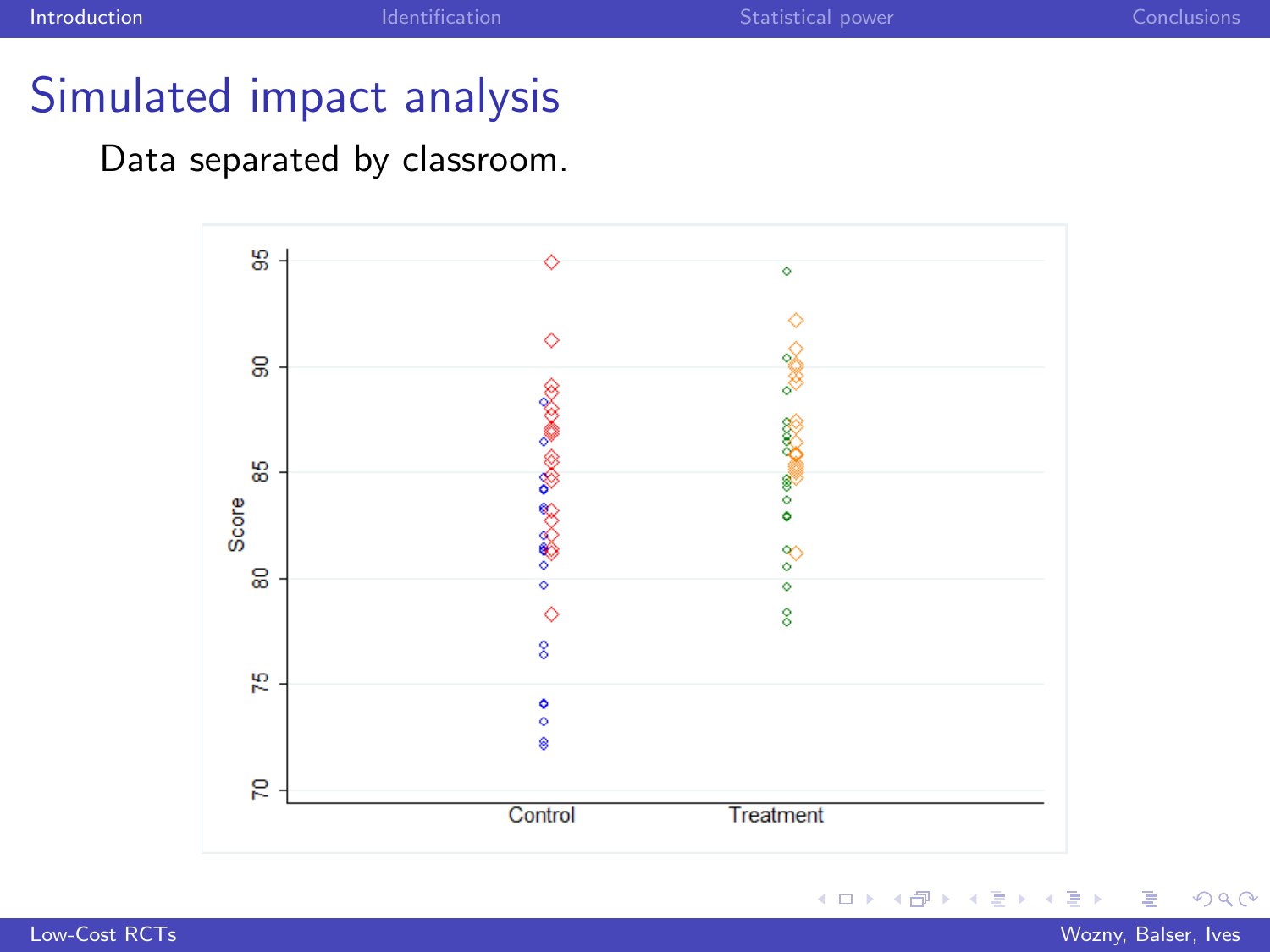$\leftarrow$ 

## Simulated impact analysis

With classroom means ( $p > 0.10$  with clustering adjustment).



Ξ [Low-Cost RCTs](#page-0-0) Wozny, Balser, Ives

 $QQ$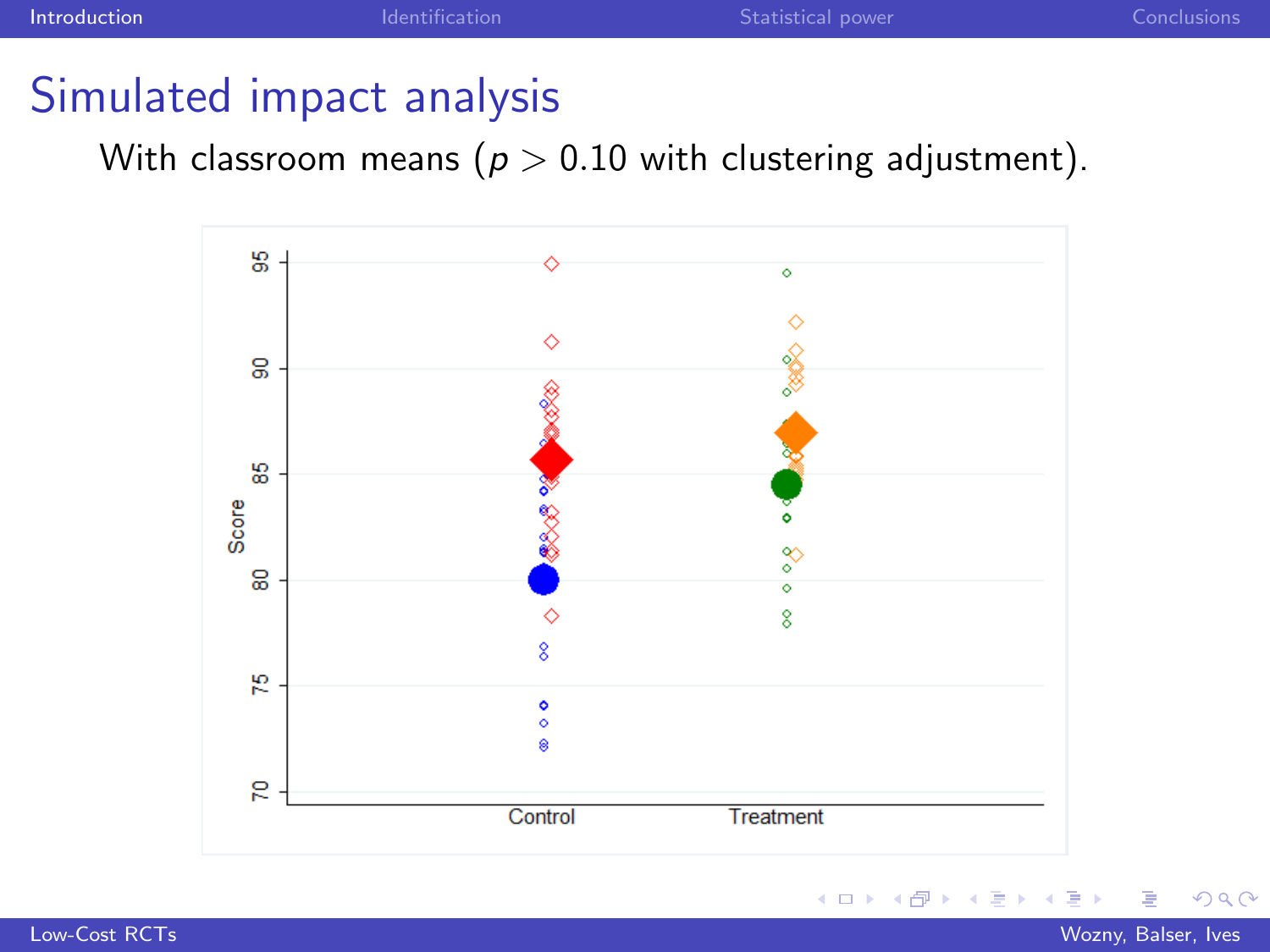### Randomization by lesson

- $\triangleright$  Proposal: randomize treatment by section (classroom) and lesson.
- $\triangleright$  Similar potential for consistent impact estimates as traditional RCT.
- $\triangleright$  Smaller sample required for same precision.

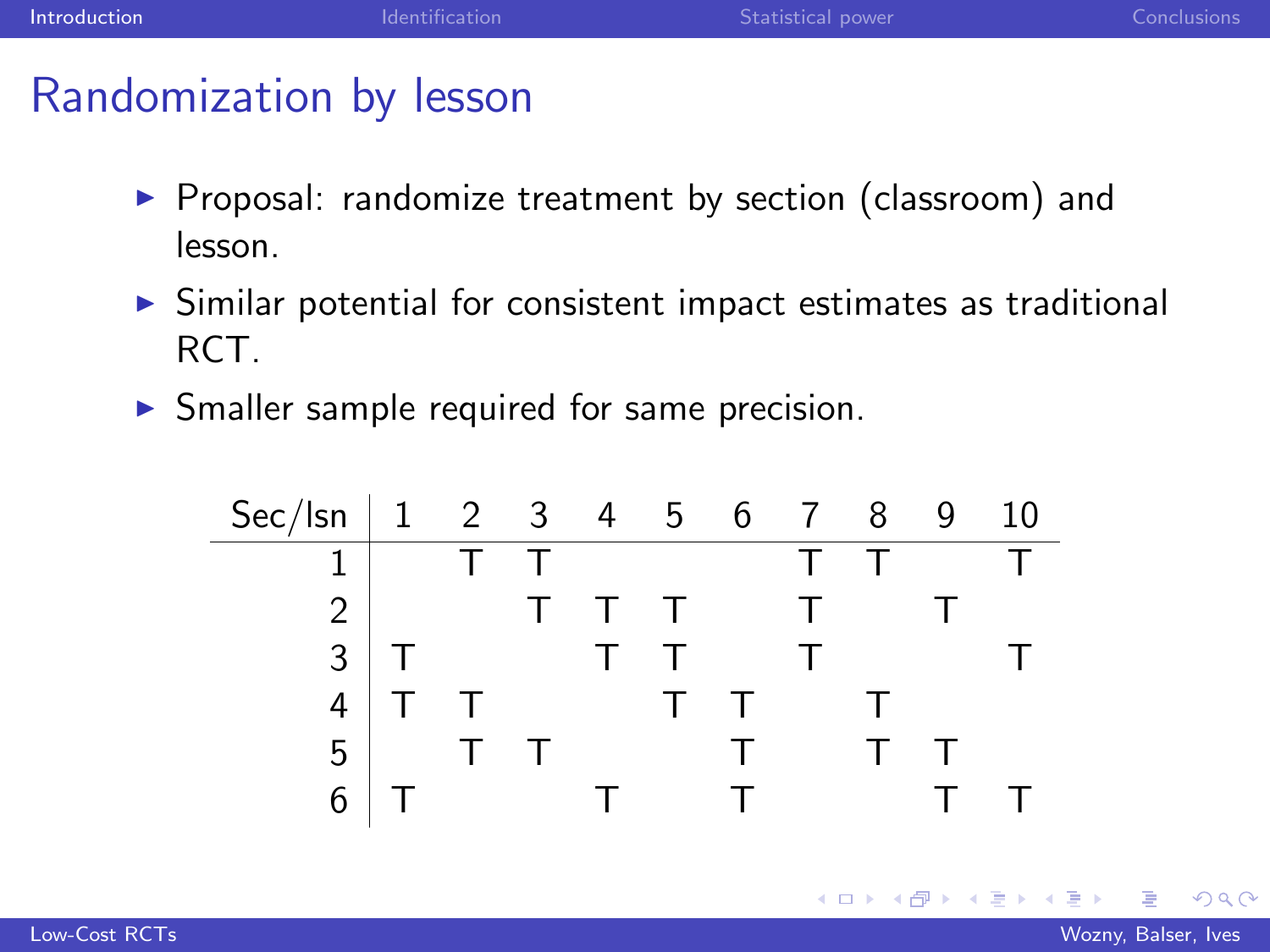## <span id="page-7-0"></span>Unconditional random assignment

 $Y_{\text{is}l} = \beta T_{\text{sl}} + \alpha_i + \lambda_l + u_{\text{is}l}$ 

- $\triangleright$   $Y_{\text{isl}}$  assessment score for student *i*, section *s*, lesson *l*.
- $\blacktriangleright$   $T_{sl}$  binary treatment indicator.
- $\triangleright$   $\alpha_i$  student fixed effect.
- $\blacktriangleright$   $\lambda_l$  lesson fixed effect.

 $\hat{\beta}$  is a consistent impact estimate if  $T_{sl}$  is unconditionally randomly assigned.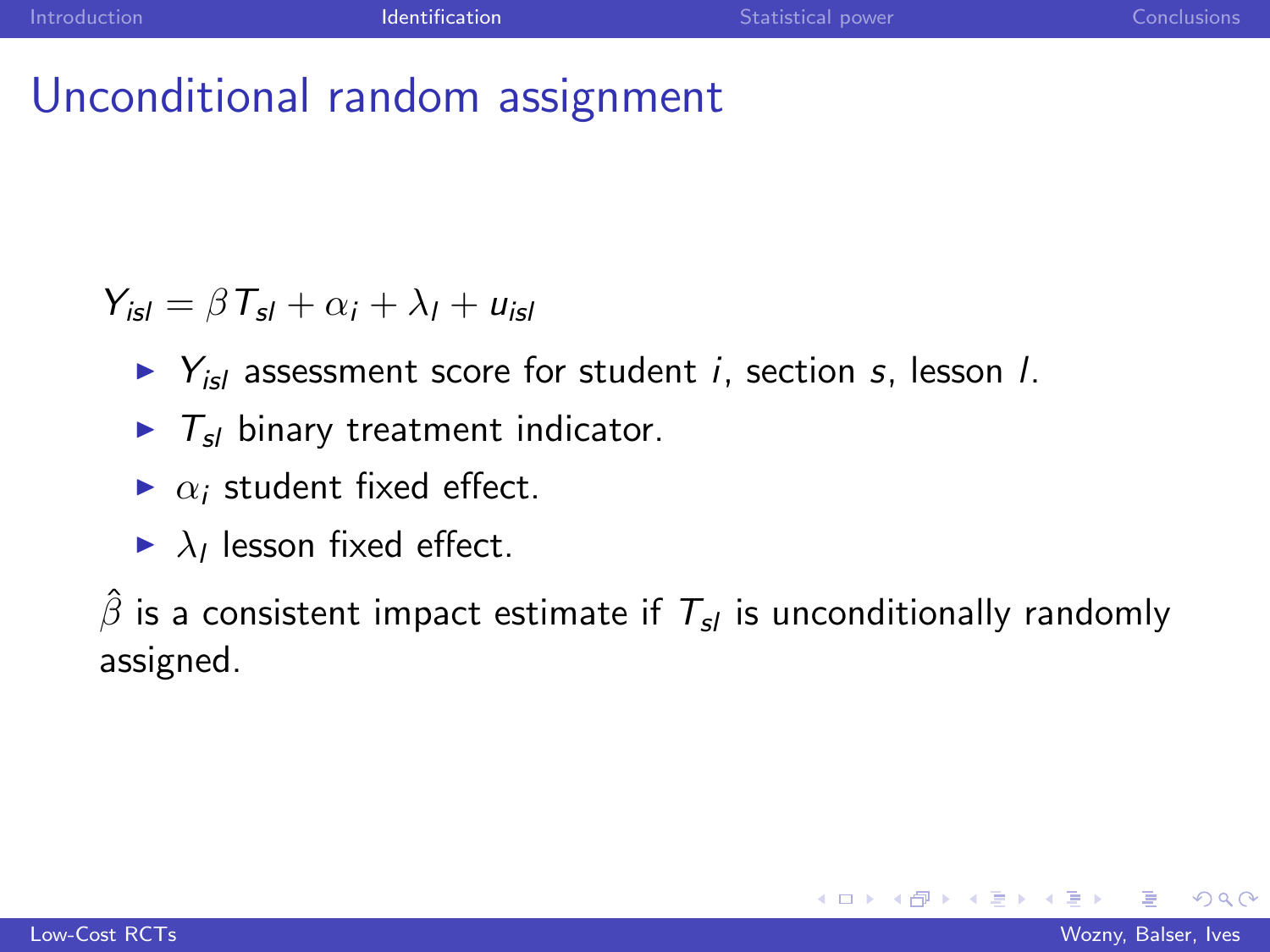## Conditional random assignment

Unconditional random assignment may be impractical:

- $\blacktriangleright$  Fairness considerations.
- $\blacktriangleright$  Logistical constraints (e.g., resources, grading).

Alternative: Randomly assign  $T_{sl}$  conditional on equal number of treatment lessons across sections.

- $\triangleright$  Treatment lesson more likely to be followed by control lesson.
- $\triangleright$  Treatment may affect subsequent lessons (spillover effects).
- $\blacktriangleright$  Impact estimates biased towards zero.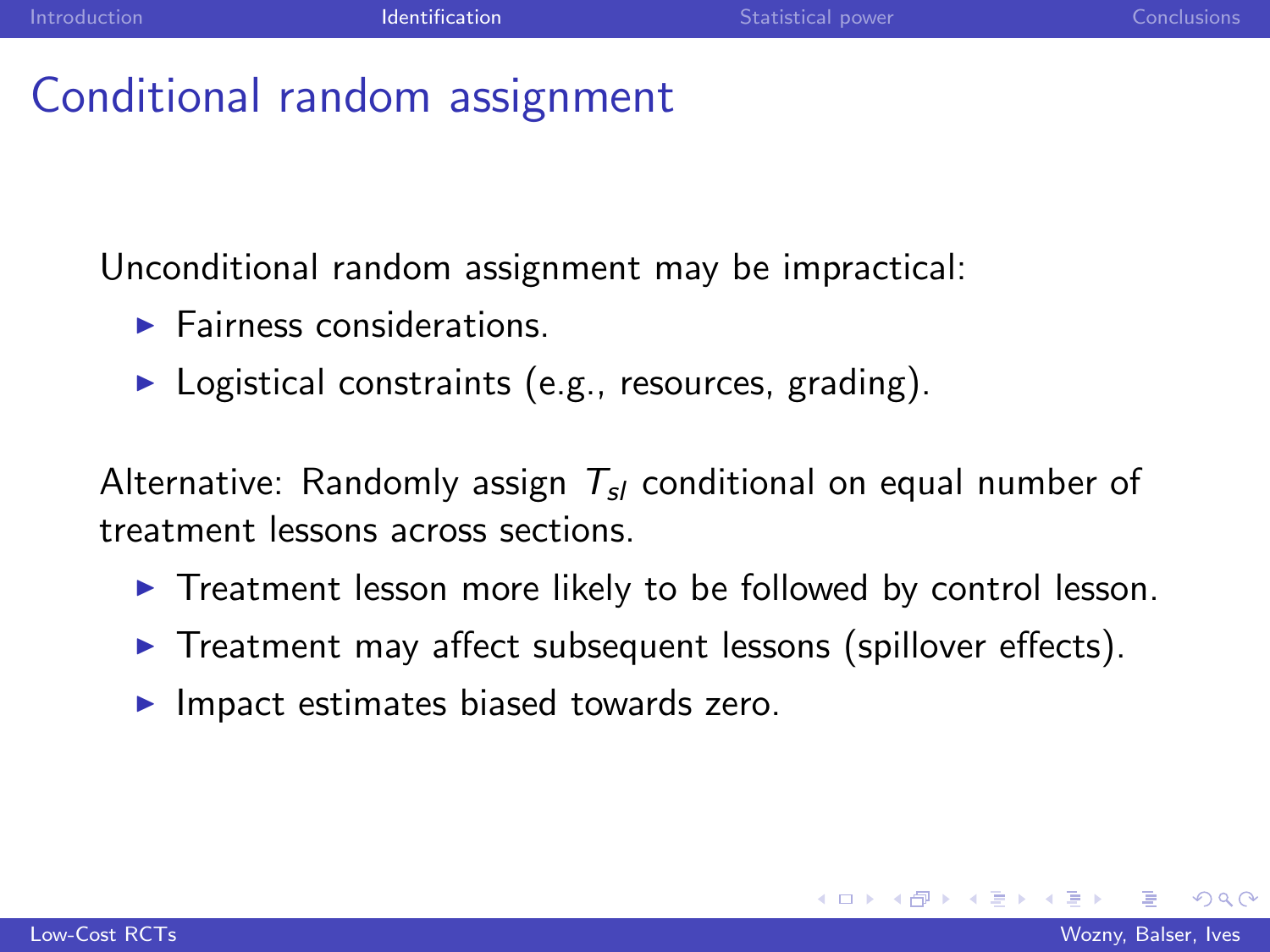## Spillover effects

Solution 1: randomize blocks of related lessons to minimize spillover effects.

Solution 2: model spillover effects in analysis:  $Y_{isl} = \beta T_{sl} + \sum_{j=1}^{J} \gamma_j T_{s(l-j)} + \alpha_i + \lambda_l + u_{isl}$ ►  $T_{s(l-j)}$  treatment *j* lessons prior.  $Y_{\text{isl}} = \beta T_{\text{sl}} + \delta \sum_{j=1}^{l-1} T_{\text{sj}} + \alpha_i + \lambda_l + u_{\text{isl}}$ ►  $\sum_{j=1}^{I-1} T_{sj}$  number of prior treatment lessons.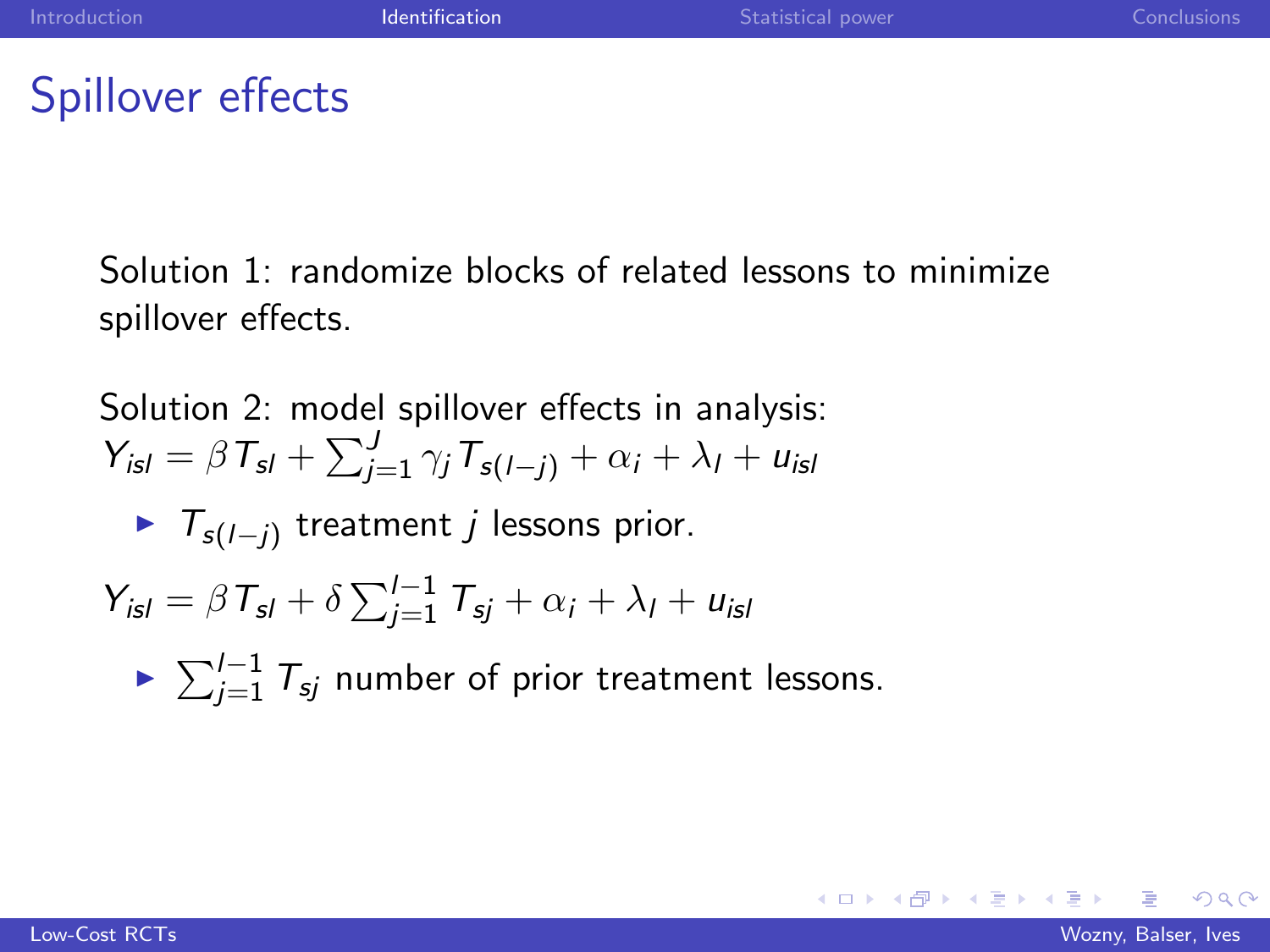## Other threats to identification

- $\triangleright$  Differential attrition
	- Attrition equal in treatment/control by design.
- $\blacktriangleright$  Hawthorne effect
	- $\triangleright$  Treatment/control exam questions difficult to distinguish.
- $\blacktriangleright$  Instructor bias
	- $\triangleright$  Scoring bias easily avoided by blind, parallel grading.
	- $\triangleright$  Bias in class preparation must be carefully avoided.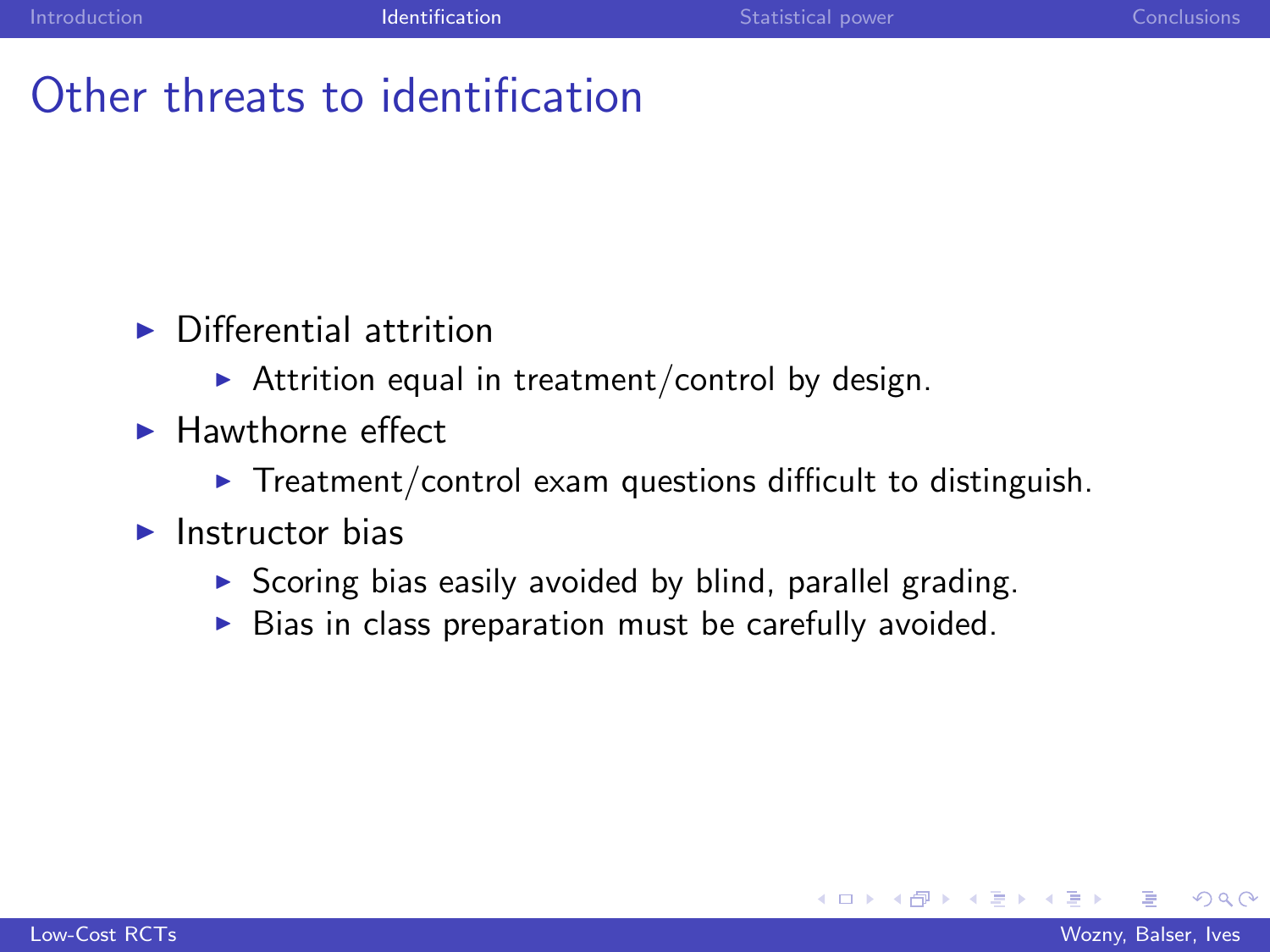## <span id="page-11-0"></span>Clustered RCTs

Variance of impact estimator: (Schochet 2008)  $\frac{2(1-\rho)\sigma^2}{N} + \frac{2\rho\sigma^2}{s}$ s

- $\triangleright$  N number of students.
- $\triangleright$  s number of sections.
- $\rho$  intra-class correlation.
- $\sim \sigma^2$  variance of outcome residual.

Example: 54 sections of 25 students required to detect 0.2 standard deviation impact.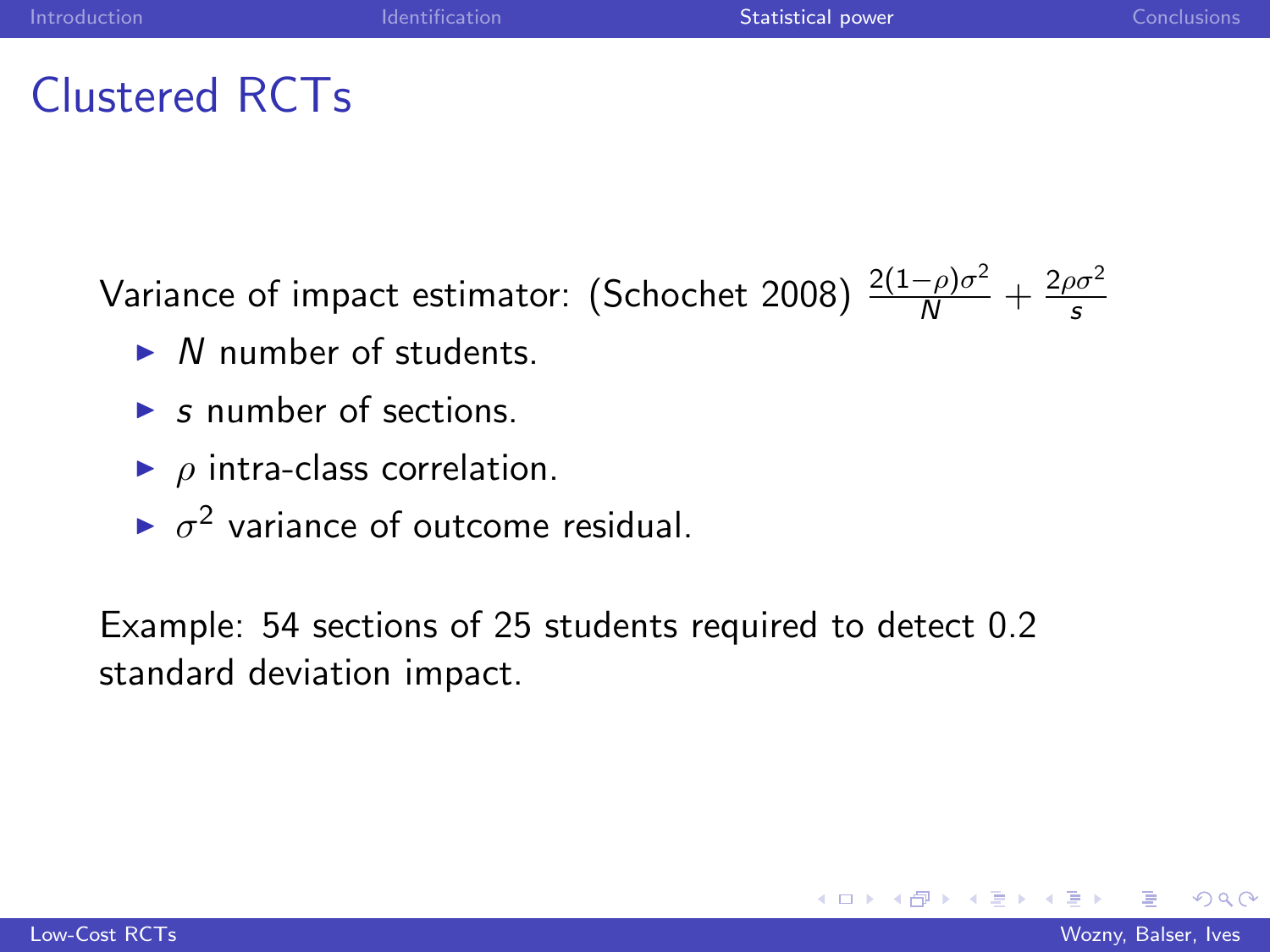### Treatment assignment by lesson

Variance of impact estimator (no spillover):  $\frac{2(1-\rho)\sigma^2}{NL} + \frac{2\rho\sigma^2}{sL}$ sL

 $\blacktriangleright$  L number of lessons.

Example: 5 sections of 25 students with 11 experimental lessons required to detect 0.2 standard deviation impact.

Cluster at section and/or student level.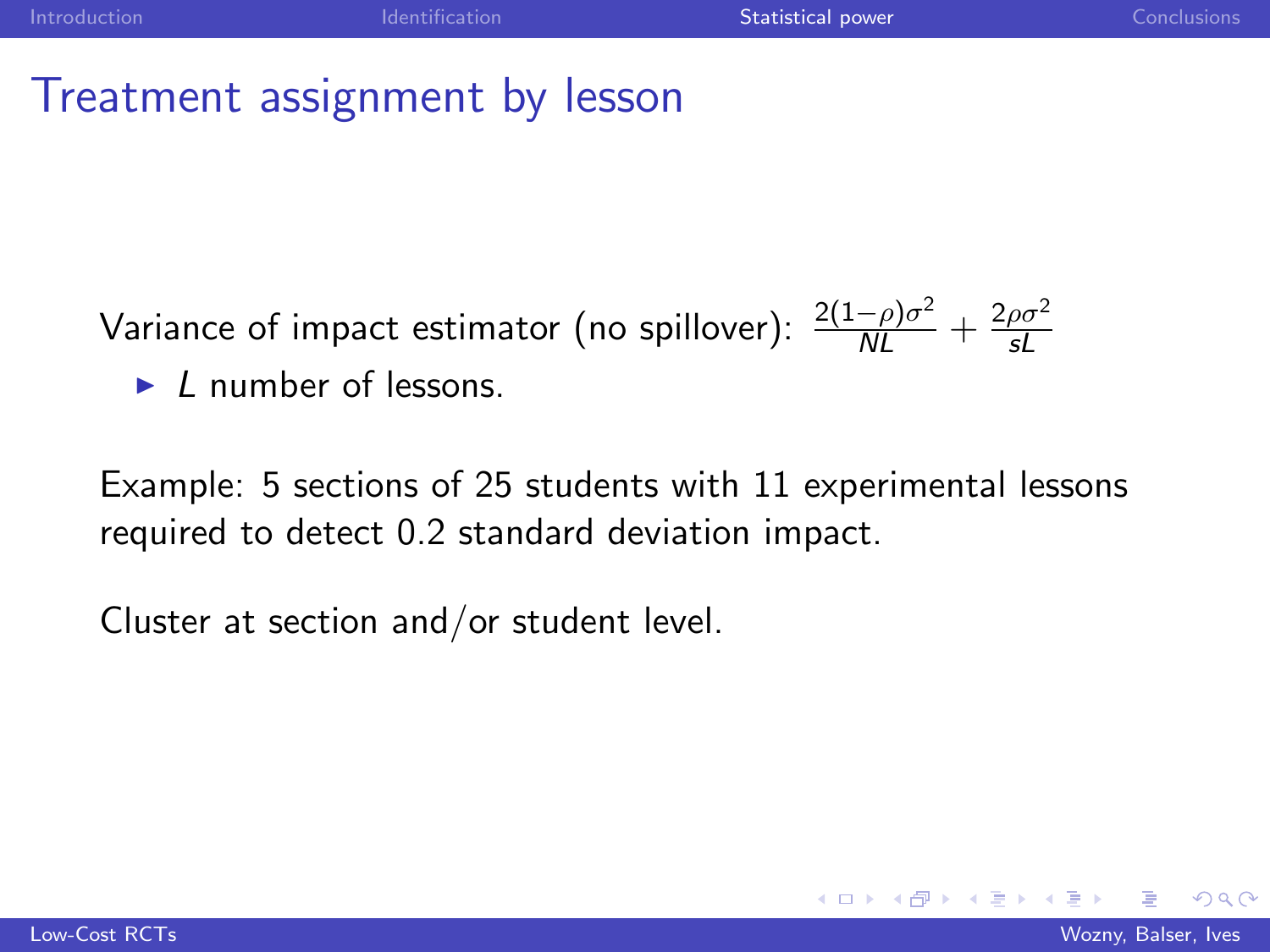## <span id="page-13-0"></span>Implementation challenges

- $\blacktriangleright$  Intervention must be appropriate for single lessons or blocks of lessons.
- Instructor(s) must be well-versed in both methods.
- $\triangleright$  Assessments must measure achievement specific to a lesson.
- $\triangleright$  Treatment noncompliance must be minimized.